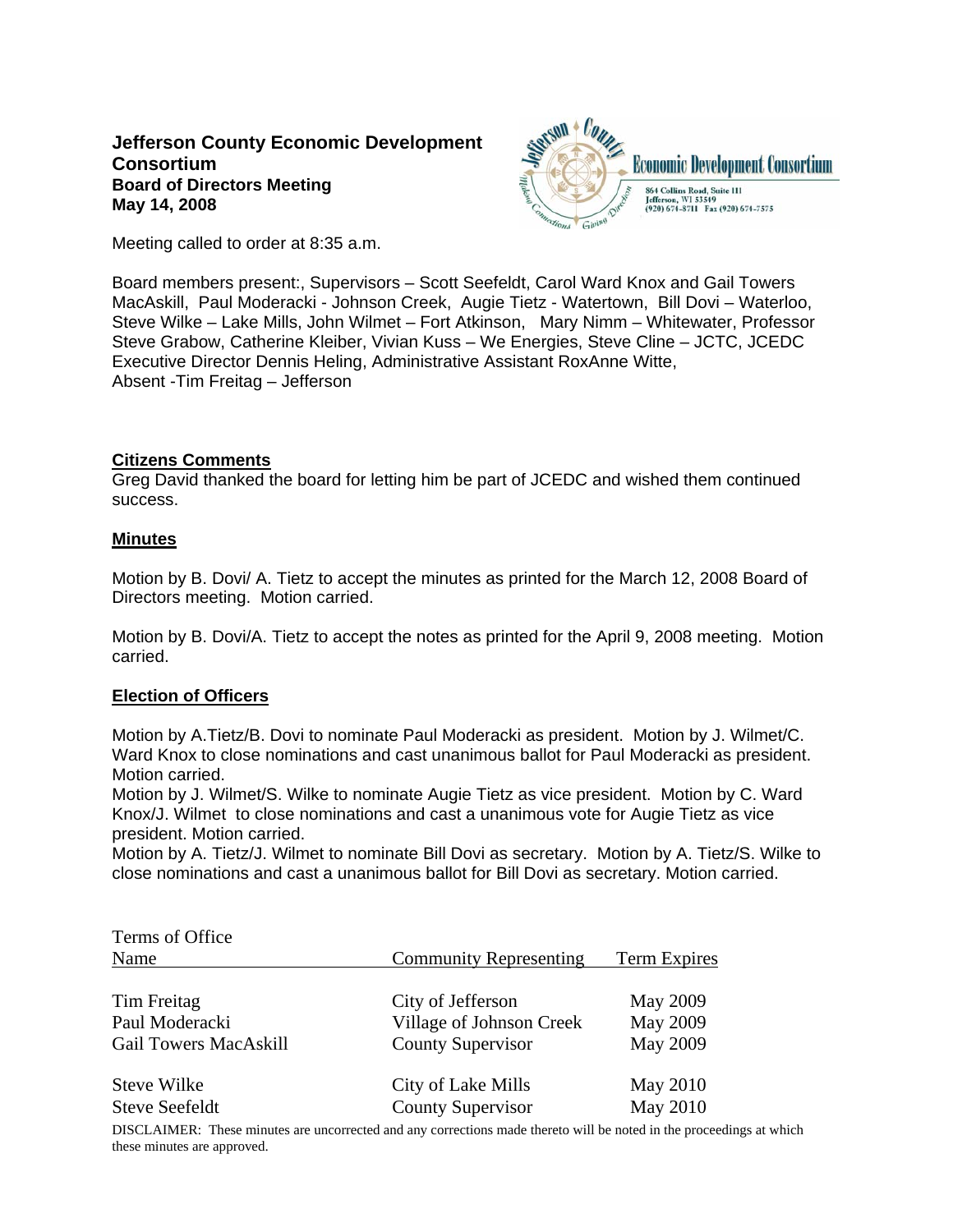| Augie Tietz/    | City of Watertown     | May 2011 |
|-----------------|-----------------------|----------|
| John Wilmet     | City of Fort Atkinson | May 2011 |
| Carol Ward Knox | County Supervisor     | May 2011 |
| Mo Hansen       | City of Waterloo      | May 2011 |

## **Executive Directors Report**

1. D. Heling updated the board on the recent Economic Summit that was held on May 8, 2008.

2. D. Heling gave a report on the recent Family Impact Seminar held on April 25, 2008.

## **Finance Report**

Motion by J. Wilmet/G. Towers MacAskill to accepted the March 2008 and April 2008 Finance reports as submitted. Motion carried.

## **Resolution CDBG-ED Loan**

Motion by C. Ward Knox/S. Wilke to approve Resolution 2008-02 in support of establishment and administration of a CDBG-ED training grant.for Nestle Purina PetCare Company. Motion carried.

#### **Ex-official Members Role**

Discussion was held on ex-official members role in the JCEDC. Greg David was appointed to serve on the JCEDC Comprehensive Plan Core Team.

#### **Committee Reports**

## **Tourism**

S. Cline updating the board on the activities of the Jefferson County Tourism Council.

## **Comprehensive Plan**

 Results of the individual swoc meetings are currently being transcribed. Discussion was held on the upcoming Emerging Opportunity Topic Meetings and who should be invited to these meetings.

## **Sustainable Development**

- 1. G. David reported that two study circles are taking in place in Jefferson County
- 2. G. David gave a report on the Wisconsin Sustainable Business Conference in Ashland Wisconsin.

#### **Highway 26 Corridor**

 Discussion was held on the concerns with the railroad crossings at various locations along the corridor and the various business relocations.